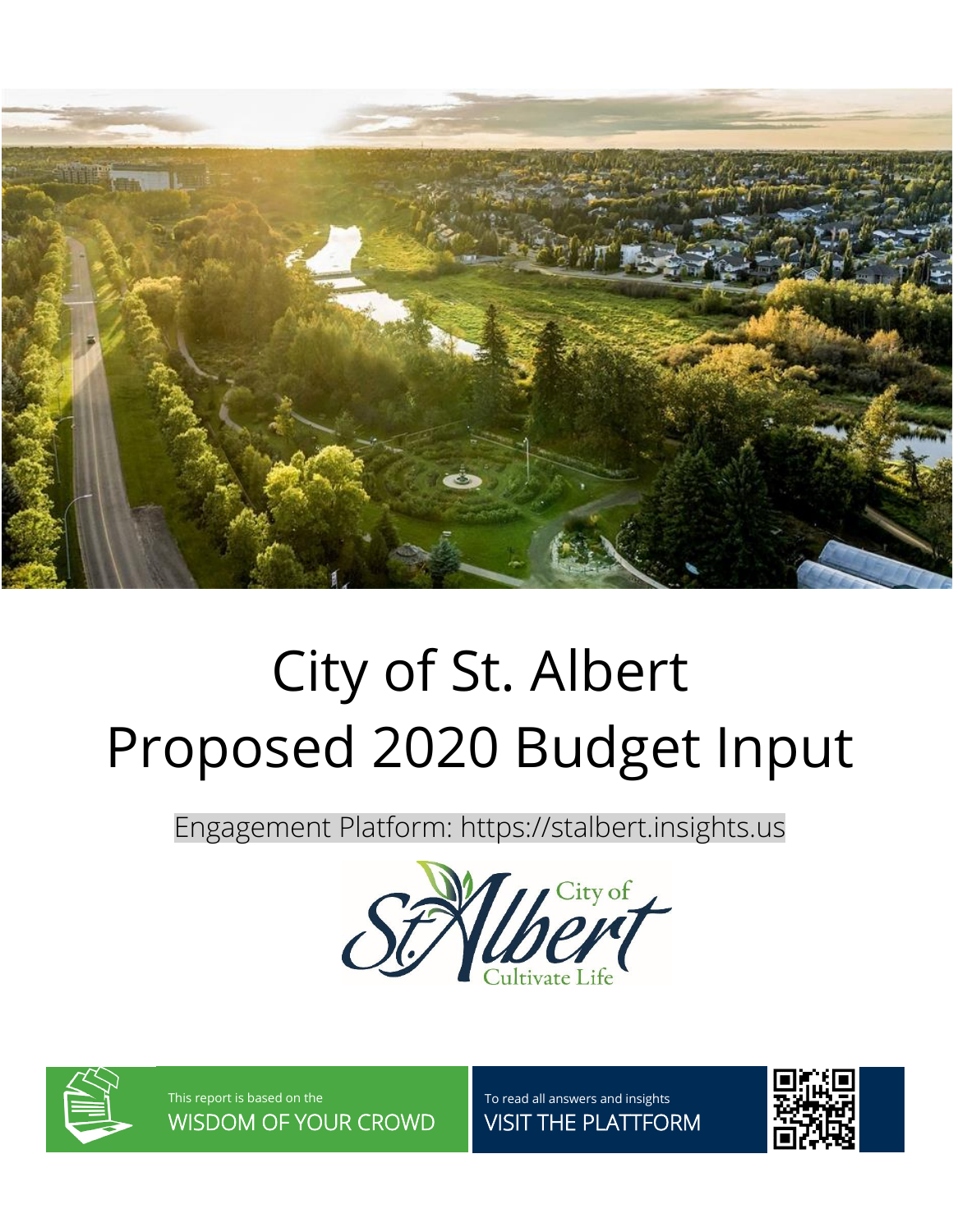#### **The central question of the process**

## "What do you believe the City's priorities should be over the next budget year (2020)?"

#### **Background provided for the participants on the side**

#### *Share your thoughts by November 10!*

*This social sharing tool allows for community dialogue, enabling everyone to generate discussion on the feedback. Thank you for your collaboration.*

#### *Proposed 2020 Budget Overview*

*On October 28, 2019, Chief Administrative Officer Kevin Scoble presented City Council with Administration's Proposed Financial Plan and 2020 Budget.*

*For the 2020 Budget, the City is proposing a 2.4 per cent property tax increase. This consists of a 0.9 per cent increase to maintain current services and a 1.5 per cent increase focusing on repairing, maintaining and/or replacing (RMR) existing municipal infrastructure.*

- *The City is facing a significant funding challenge on municipal infrastructure over the next 10 years. Council approved the 1.5 per cent property tax increase for the next three years to start addressing this challenge. Administration is working on various long-term solutions to help offset the impact of RMR on municipal taxes.*
- *The remaining 0.9 per cent increase is focused on maintaining the City's current services.*

*For details visit [budget.stalbert.ca](http://budget.stalbert.ca/) [\[http://budget.stalbert.ca/\]](http://budget.stalbert.ca/)*

*Long-term fiscal sustainability is one of the City's top priorities. Administration is focused on developing sustainable business practices through revenue generation opportunities, cost-savings initiatives, process efficiency improvements and the creation of regional partnerships and collaborative opportunities where appropriate.*

*We want to hear from you! What priorities are important to you?*

*All input will be shared with City Council to inform their decision-making on the 2020 budget.*

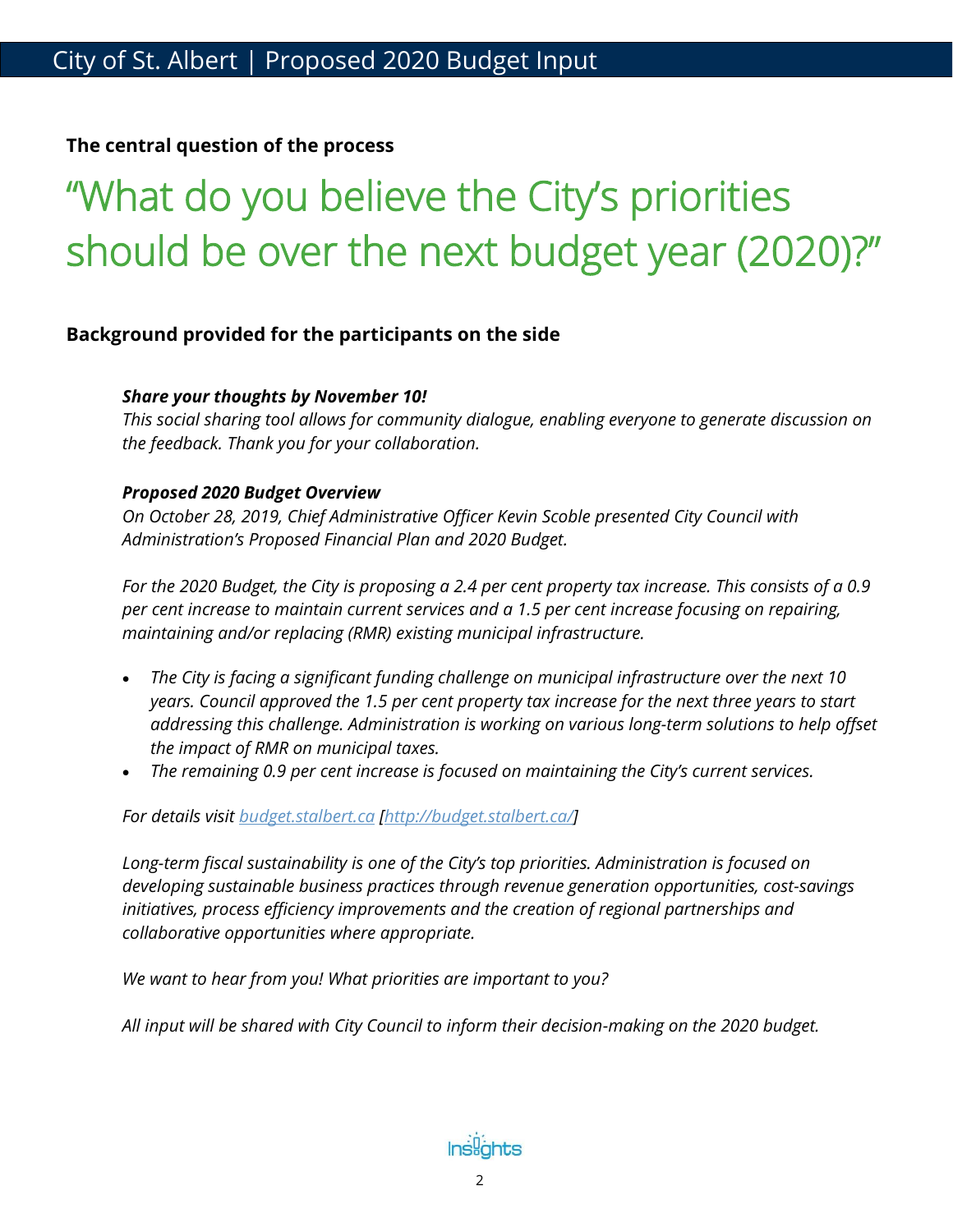### City of St. Albert | Proposed 2020 Budget Input

### **The approach**

The engagement platform was open for answer between October 25<sup>th</sup> and November 10<sup>th</sup>. On the engagement platform citizens were invited to formulate their answers to the central question. Once answers were added, the platform requested participants to highlight the key points and aspects of their answers. Supported by the platform's algorithm, the highlights were clustered thematically leading to 9 key insights.



**Based on the 145 answers 9 insights are gained using digitally leveraged qualitative research methods. Here are the insights with some of the highlights that stand behind:**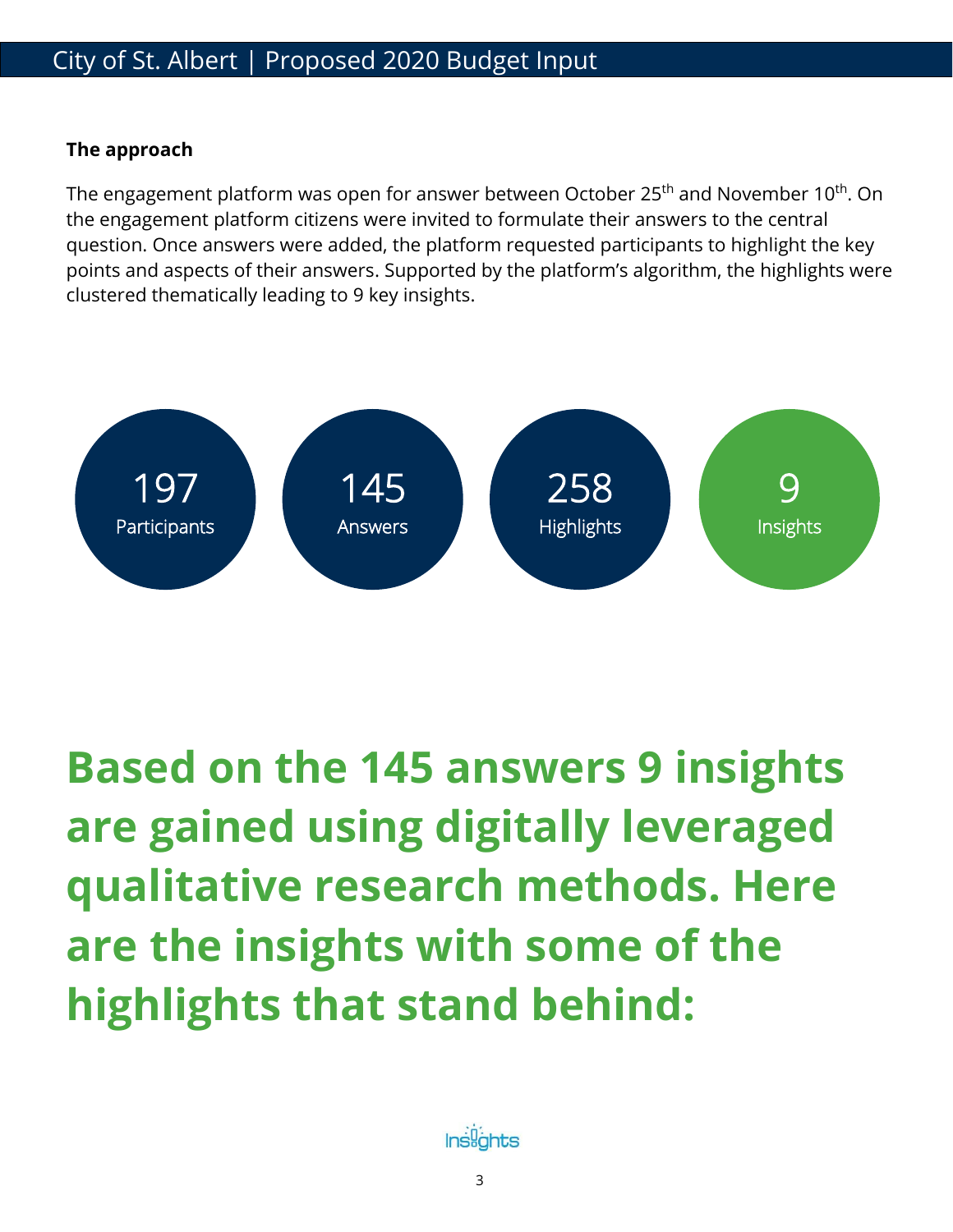**1**

#

**RETHINK SPENDING --** An increase of property tax and utility costs constitutes a huge burden for some citizens.

To avoid increases, city could focus on essential services, refrain from nice-to-haves such as public art, review the administration budget, remove inefficiencies by searching for synergies such as duplicating design in development projects. The city can apply user-fees and development levies to reduce the burden for taxpayers.

> **64** Supportive Users

**Draft**

| Randomly selected highlights related to this insight:                                                                                                                      |                                                                                                                                                                                                          |                                                                                                                                                                                                     |
|----------------------------------------------------------------------------------------------------------------------------------------------------------------------------|----------------------------------------------------------------------------------------------------------------------------------------------------------------------------------------------------------|-----------------------------------------------------------------------------------------------------------------------------------------------------------------------------------------------------|
| <b>Participant 183</b>                                                                                                                                                     | <b>Participant 29</b>                                                                                                                                                                                    | <b>Participant 92</b>                                                                                                                                                                               |
| Council needs to forgo "nice to<br>have" projects and not go on a<br>borrowing spree.                                                                                      | Our taxes are one of the highest<br>in the province. Stop wasting<br>money on more recreational<br>facilities, more libraries, more<br>public art installations                                          | Please balance your budget and if<br>anything look for ways to reduce my<br>taxes. I am a senior and my income<br>can not keep up with continuous tax<br>increases.                                 |
| <b>Participant 177</b>                                                                                                                                                     | <b>Participant 149</b>                                                                                                                                                                                   | <b>Participant 141</b>                                                                                                                                                                              |
| Hold the line until we see how the gov<br>cuts effect the citizens. Don't take on<br>new spending at this uncertain time!                                                  | Stop funding frivolous artsy stuff -<br>Amplify? How many teens were<br>actually involved? The Arts<br>community is small and vocal and<br>many of these projects are in the<br>"nice to have" category. | Reduce the AGCM portion of spending<br>by 10%, approaching nearly 20% of<br>the budget, that's a lot of money for<br>administration and governance.                                                 |
| <b>Participant 122</b>                                                                                                                                                     | <b>Participant 114</b>                                                                                                                                                                                   | <b>Participant 107</b>                                                                                                                                                                              |
| First, review all the city's expenses<br>and compressed it by 2.4% and/or<br>freeze the salaries of the non union<br>employees including of course the<br>council members. | Cuts need to also be made to cultural<br>services, including possibly leasing<br>out the St. Albert Place visual arts<br>studio space for the use of private<br>businesses.                              | Increase bus fares, rec center fees,<br>recreation programming (eg. fitness<br>classes, art classes) and museums,<br>and any other service fees paid by<br>users, incl. increases to seniors rates. |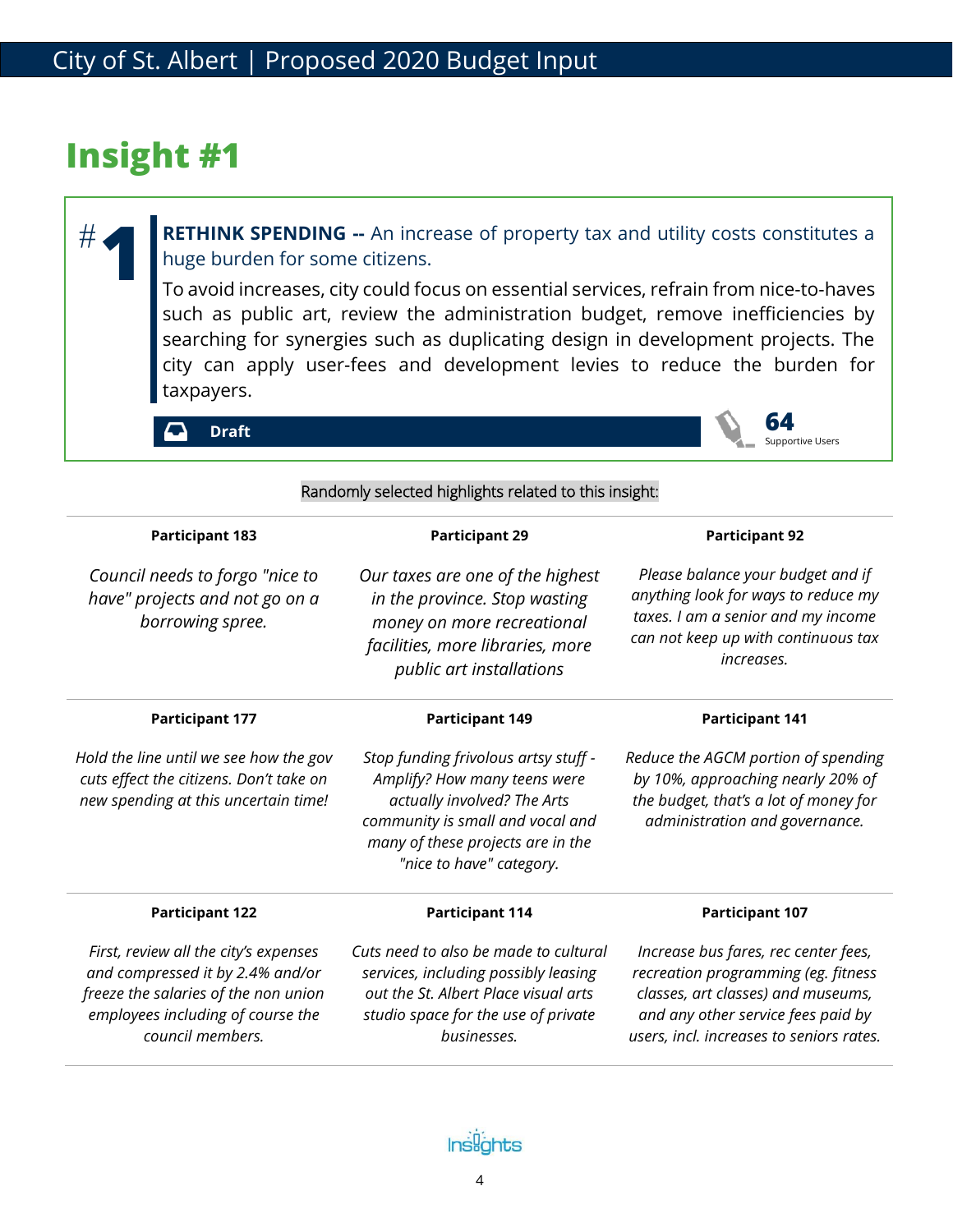**2**

#

#### **IMPROVE MOBILITY IN TOWN**

Fixing St. Albert Trail and twinning Ray Gibbon Drive are crucial to improve traffic flow in the city. Smart traffic lights should be rolled out in the entire city. Curb extensions are considered unnecessary. Potholes should be fixed citywide.

To increase efficiency of the bus system, it is suggested to rely on smaller busses servicing more routes. This can help to reduce traffic in the city and allow people to get around without their cars.

> **35** Supportive Users

 $\Gamma$ **Draft**

| Randomly selected highlights related to this insight:                                                                                                                             |                                                                                                                                                                                                                         |                                                                                                                                                                                                                        |
|-----------------------------------------------------------------------------------------------------------------------------------------------------------------------------------|-------------------------------------------------------------------------------------------------------------------------------------------------------------------------------------------------------------------------|------------------------------------------------------------------------------------------------------------------------------------------------------------------------------------------------------------------------|
| <b>Participant 9</b>                                                                                                                                                              | Carol                                                                                                                                                                                                                   | <b>Participant 45</b>                                                                                                                                                                                                  |
| Ray Gibbon Drive Twinning.<br>Completion of St. Albert Trail light<br>synchronization - Need to ease<br>congestion on that road it is<br>horrific.                                | light synchronization throughout<br>the city                                                                                                                                                                            | Funding the North St. Albert Transit<br>Park & Ride should be completed in<br>tandem with the widening of St.<br>Albert Transit. More transit<br>investment like this is needed for<br>more riders.                    |
| <b>Participant 77</b>                                                                                                                                                             | <b>Participant 93</b>                                                                                                                                                                                                   | <b>Participant 103</b>                                                                                                                                                                                                 |
| Better transit - more people will pay<br>for transit if you remove barriers:<br>DIRECT buses or shuttles from<br>neighborhoods to St. Albert Place /<br>library and Servus Place. | Finish the adaptive signals on St.<br>Albert trail and then expand them to<br>the whole city Downtown<br>redevelopment.                                                                                                 | Review traffic flow, the frustration of<br>the terrible light timing is causing<br>safety issues.                                                                                                                      |
| <b>Participant 103</b>                                                                                                                                                            | <b>Ivan Hall</b>                                                                                                                                                                                                        | <b>Participant 34</b>                                                                                                                                                                                                  |
| Stop wasting money on curb<br>extensions and keep using the new<br>lightsthey are awesome.                                                                                        | Council should focus on the promised<br>Provincial support for twinning of Ray<br>Gibbons Drive all the way to the<br>Villeneuve Road in conjunction with<br>the ongoing traffic light<br>synchronization on St. Albert | Ray Gibbon drive twinning is the only<br>legitimate expenditure need but NOT<br>at the expense of higher taxes, must<br>identify cost reductions in other areas<br>to subsidize the Ray Gibbon<br>infrastructure plan. |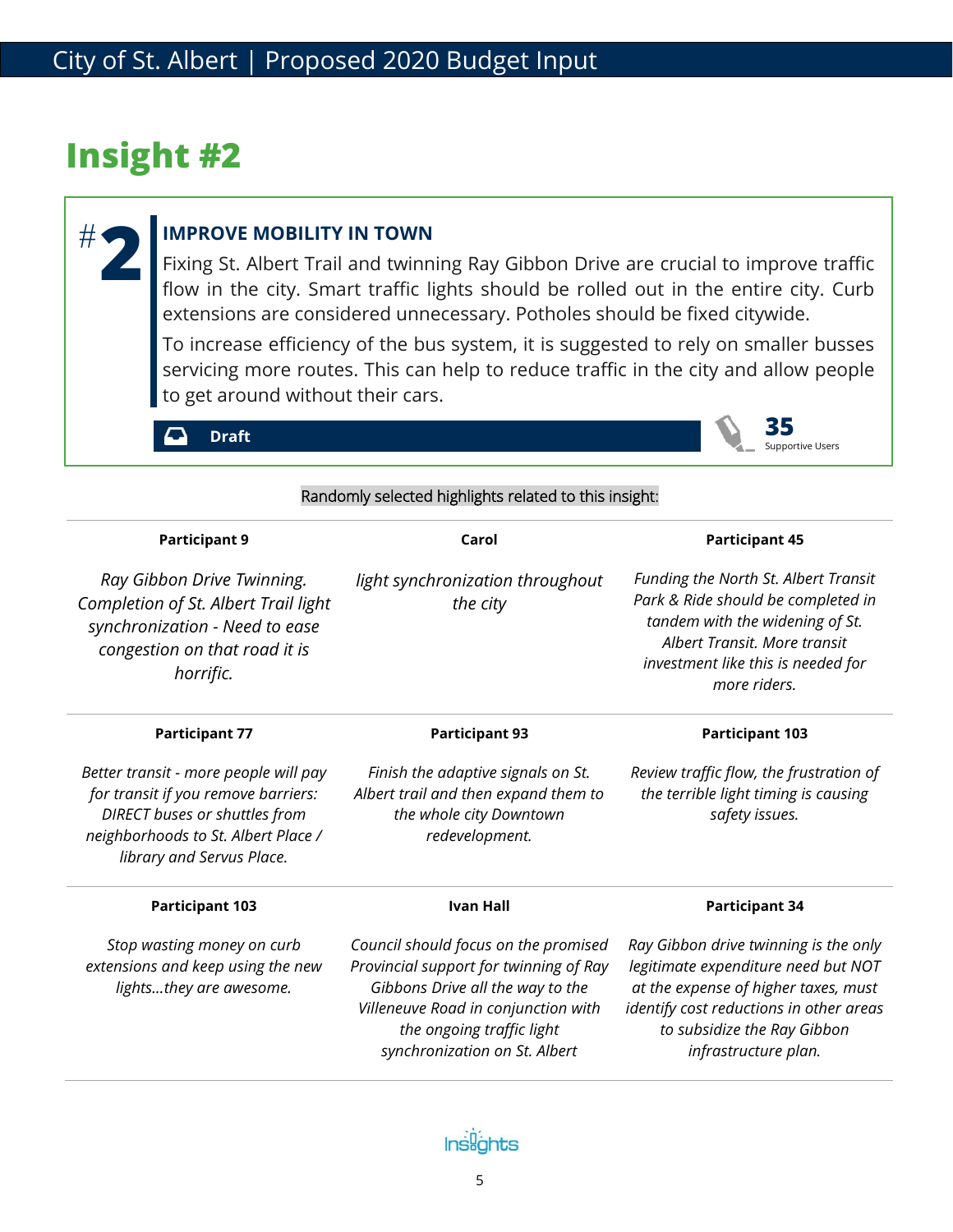#

FOCUS ON THE ESSENTAILS -- Many consider safety, snow removal and waste management as the essentials of municipal service. **3**

The city should prioritize public safety by fully-funding police and fire service. Installing lights in dark streets contributes to the safety of citizens.

Reliable and timely snow removal is key for citizens to get their days going smoothly.

Review garbage and recycling pick up schemes to meet the real needs of citizens and remove inefficiencies.

> **24** Supportive Users

O **Draft**

| Randomly selected highlights related to this insight:                                                                                                     |                                                                                                                                                                                                               |                                                                                                                                                                                                                      |
|-----------------------------------------------------------------------------------------------------------------------------------------------------------|---------------------------------------------------------------------------------------------------------------------------------------------------------------------------------------------------------------|----------------------------------------------------------------------------------------------------------------------------------------------------------------------------------------------------------------------|
| <b>Participant 183</b>                                                                                                                                    | Participant 143                                                                                                                                                                                               | <b>Participant 135</b>                                                                                                                                                                                               |
| RMR budget, fire & police<br>services should be top priority as<br>they benefit all St. Albertan's.                                                       | Freeze all capital spending except for<br>public safety purposes (no civic<br>facility construction for instance), cut<br>all departments by 2% evenly across<br>the board each year for the next 4<br>years. | To maintain services at a minimum, if<br>anything snow removal is falling<br>behind and should be approved. It<br>takes days to clear walking trails, it<br>would be easier to groom them<br>instead of plowing atm. |
| <b>Participant 108</b>                                                                                                                                    | <b>Participant 149</b>                                                                                                                                                                                        | <b>Participant 114</b>                                                                                                                                                                                               |
| Snow removal in residential areas<br>like was done in the past. Recent<br>years have seen a decline in snow<br>removal service.                           | Keep tax increases to a minimum.<br>Maintain policing budget - safety is of<br>prime importance.                                                                                                              | Funding to deal with increase in<br>break in and vehicle thefts.                                                                                                                                                     |
| <b>Participant 99</b>                                                                                                                                     | <b>Participant 68</b>                                                                                                                                                                                         | <b>Participant 152</b>                                                                                                                                                                                               |
| Also better brighter lights on all roads<br>mostly the darkest ones to start so<br>people can cross roads more safer<br>and maybe improve all crosswalks. | The City's priorities for the 2020<br>budget year should be to ensure that<br>current emergency service standards<br>are maintained now and in the future<br>as the City grows                                | Run the city. Garbage pick up is not<br>sufficient with the cutback in<br>recycling acceptance.                                                                                                                      |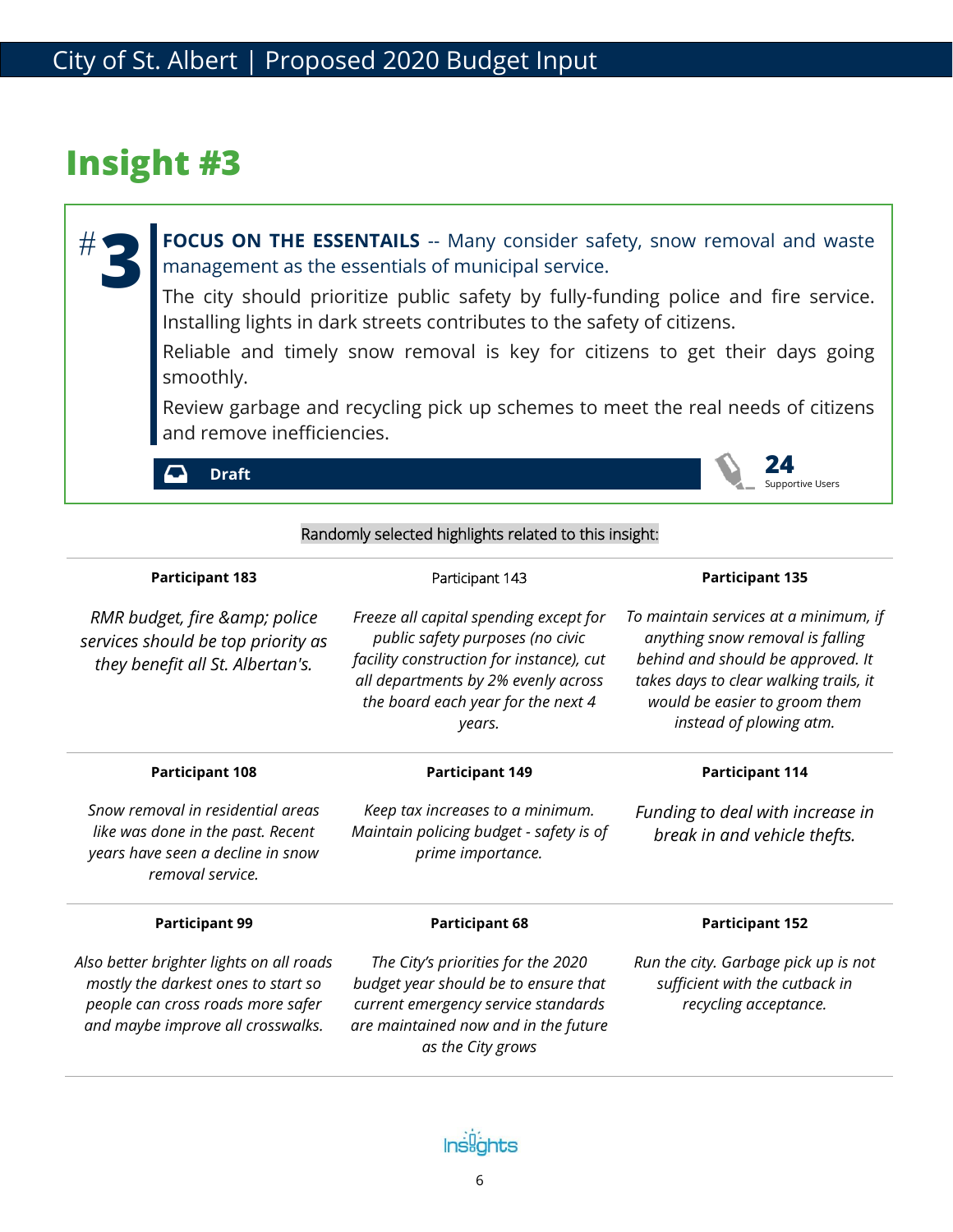#

### **ADDRESS THE RECREATION DEFICIT**

**EXECTED ADDRESS THE RECREATION DEFICIT**<br>St. Albert should provide multipurpose recreation facilities, swimming pools,<br>playgrounds and parks to activate our community and foster healthy lifestyles.

**Draft**



| Randomly selected highlights related to this insight:                                                                                                                                                                 |                                                                                                                                                                                                    |                                                                                                                                                                    |
|-----------------------------------------------------------------------------------------------------------------------------------------------------------------------------------------------------------------------|----------------------------------------------------------------------------------------------------------------------------------------------------------------------------------------------------|--------------------------------------------------------------------------------------------------------------------------------------------------------------------|
| <b>Participant 182</b>                                                                                                                                                                                                | <b>Participant 174</b>                                                                                                                                                                             | <b>Participant 174</b>                                                                                                                                             |
| A dog agility park would get more<br>people outside with their under<br>walked canines kids.                                                                                                                          | It's time for the City to honour the<br>opinions and votes of the citizens<br>of St. Albert and to budget funds<br>to plan a new pool to be added to<br>Servus Place Recreation Centre.            | Expanding the multi-recreation<br>centre in Campbell Park is the most<br>sensible and economical option for<br>increased recreational facilities in St.<br>Albert. |
| <b>Participant 169</b>                                                                                                                                                                                                | <b>Participant 161</b>                                                                                                                                                                             | <b>Participant 149</b>                                                                                                                                             |
| Adding a new multi-purpose<br>recreation facility and doing this in a<br>cost-effective manner. St. Albert's lack<br>of recreation infrastructure is making<br>us second rate compared to<br>surrounding communities. | Would love to see additional projects<br>funded (I.e. Grey Nuns White Spruce<br>Park, Heritage Site), but not at the<br>expense of the other priorities.                                           | Rec Centres are over subscribed -<br>another one built in the North would<br>be nice - but another one anywhere is<br>long over due.                               |
| <b>Participant 95</b>                                                                                                                                                                                                 | <b>Participant 45</b>                                                                                                                                                                              | <b>Participant 18</b>                                                                                                                                              |
| The budget should balance the needs<br>for basic infrastructure and staffing<br>with the things that make St. Albert<br>special - green spaces, local business,<br>community events and transit.                      | Millenium Park is desperately needed<br>for St. Albert. This park would create<br>a central gathering space for citizens<br>and visitors year-round. We need an<br>urban park like Millenium Park. | Additional ice facilities, addition<br>swimming options. Servus is very<br>expensive for a day pass and<br>fountain has very few public swim<br>times.             |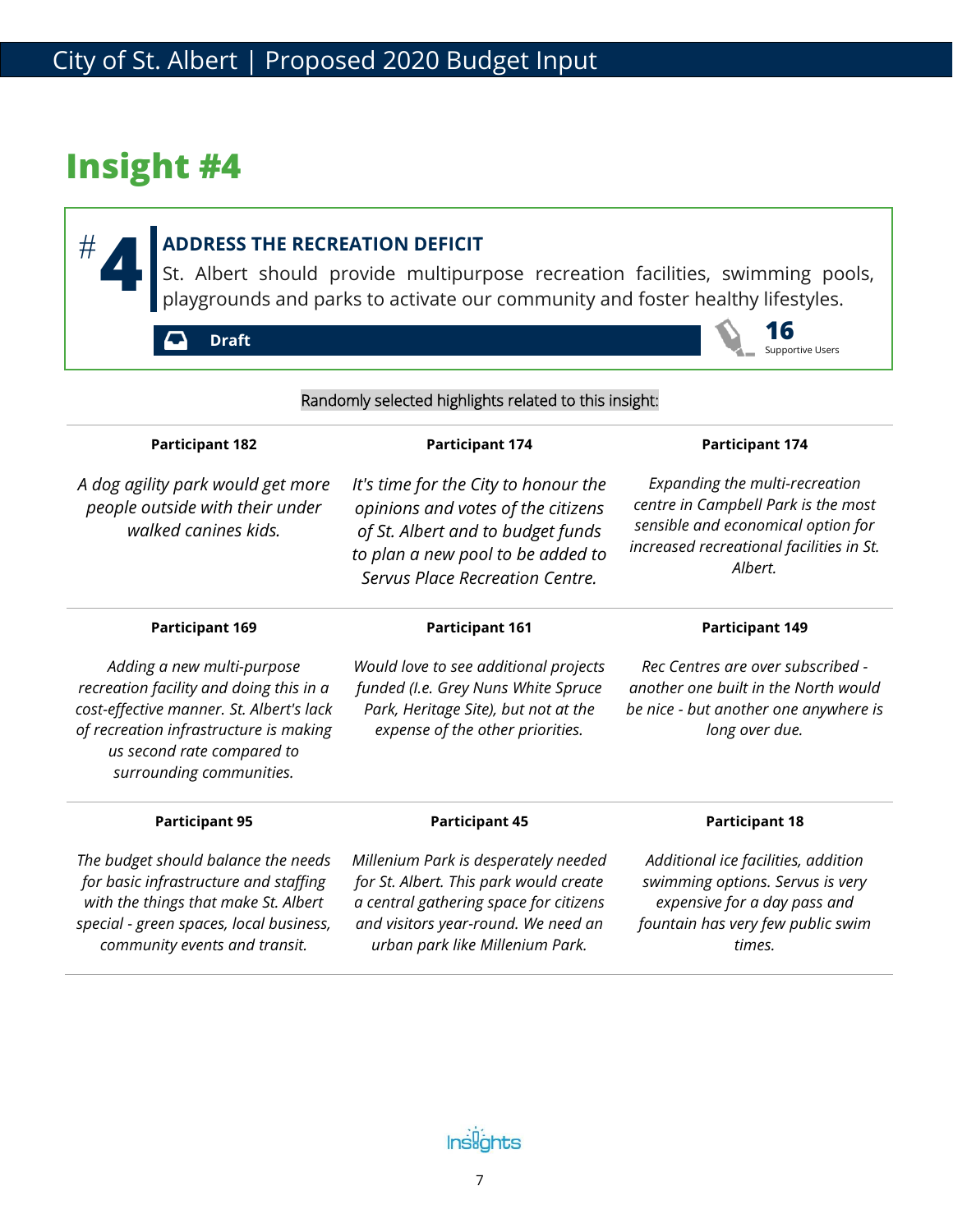$#$ 

### **MAINTAINING THE LEVEL OF SERVICES**

**MAINTAINING THE LEVEL OF SERVICES**<br>Maintaining and improving the levels of service is important to citizens. It is part of what makes St. Albert attractive and why the city is growing.

**10** Supportive Users

**Draft**  $\boldsymbol{\mathsf{C}}$ 

| Randomly selected highlights related to this insight:                                                                            |                                                                                                                                                                                                            |                                                                                                                                                                                                                           |
|----------------------------------------------------------------------------------------------------------------------------------|------------------------------------------------------------------------------------------------------------------------------------------------------------------------------------------------------------|---------------------------------------------------------------------------------------------------------------------------------------------------------------------------------------------------------------------------|
| <b>Participant 110</b>                                                                                                           | Participant 168                                                                                                                                                                                            | <b>Participant 90</b>                                                                                                                                                                                                     |
| I Support a budget that ensures<br>current service standards are<br>maintained.                                                  | Keep tax increase to a minimum.<br>However do need to maintain at<br>least our current level of services<br>and provide for increases for our<br>growing city. Be cost-effective with<br>any new projects. | If we want to ensure we keep up to<br>the pace and demands of growth of<br>this great City and community, this<br>budget hits the mark on being very<br>conservative to achieve this.                                     |
| <b>Participant 78</b>                                                                                                            | <b>Participant 74</b>                                                                                                                                                                                      | <b>Randy Wolsterholm</b>                                                                                                                                                                                                  |
| I would like to see the city maintain<br>current services as well add to make<br>services better if possible.                    | I would support a budget that<br>ensures current service levels and<br>standards are maintained/improved.                                                                                                  | Modest tax increase ok.                                                                                                                                                                                                   |
| <b>Participant 16</b>                                                                                                            | <b>Participant 8</b>                                                                                                                                                                                       | <b>Participant 85</b>                                                                                                                                                                                                     |
| Maintaining services and growing<br>infrastructure. We need to grow and<br>keep up with the demand of our<br>growing population. | Maintaining service and adding to<br>accommodate growth. Tax increases<br>reflect the services required to<br>maintain standards which I am<br>happy with.                                                 | We as residents need to ensure our<br>City services are maintained and held<br>in high regard. This is after all, what<br>makes this City so attractive to live in.<br>If this means a slight increase in tax, I<br>am ok |

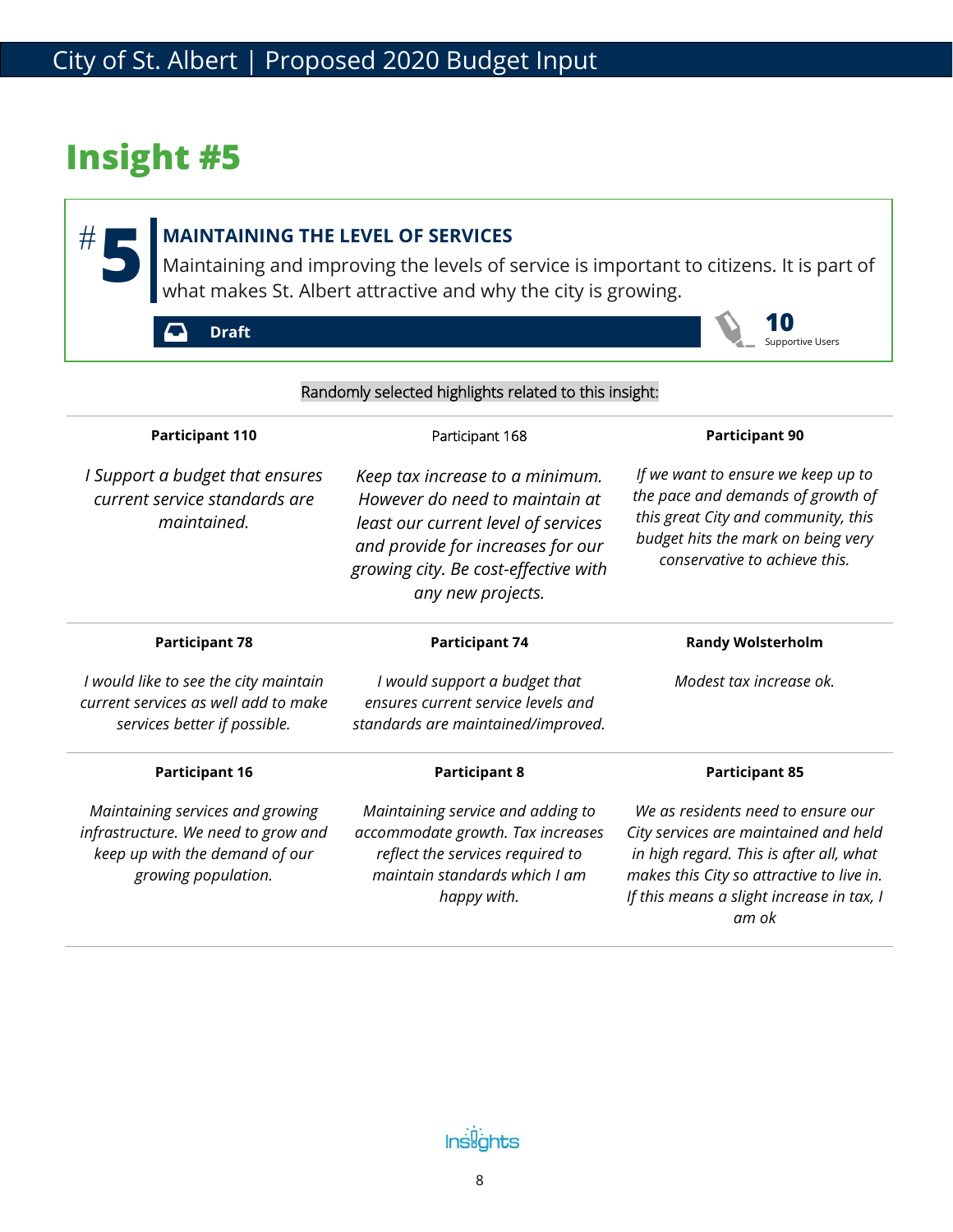**6**

#

### **FOSTER COMMUNAL COHENSION**

Fighting isolation and increasing the well-being of children, seniors, families and the most vulnerable should be a priority. Arts and leisure programms for children, special deals for seniors, support for parents as well as affordable housing should be high on the list.

**9**

Supportive Users

**Draft**

| Randomly selected highlights related to this insight:                                                                                                                   |                                                                                                                                                                         |                                                                                                                                     |
|-------------------------------------------------------------------------------------------------------------------------------------------------------------------------|-------------------------------------------------------------------------------------------------------------------------------------------------------------------------|-------------------------------------------------------------------------------------------------------------------------------------|
| <b>Participant 171</b>                                                                                                                                                  | <b>Randy Wolsterholm</b>                                                                                                                                                | <b>Participant 79</b>                                                                                                               |
| Community Development work<br>addressing isolation (both seniors<br>and youth)                                                                                          | As much as it is within the city's<br>scope, we need to look after our<br>vulnerable population.                                                                        | Connecting neighbors and cultivating<br>community.                                                                                  |
| <b>Participant 58</b>                                                                                                                                                   | <b>Participant 154</b>                                                                                                                                                  | <b>Participant 143</b>                                                                                                              |
| Low income housing for single<br>parents, new families and seniors.                                                                                                     | Youth arts programming. Programs<br>like Amplify have helped my kids so<br>much over the last few years                                                                 | Educational programs for kids<br>suffering with mental illness. -<br>Support for parents and kids<br>suffering with mental illness. |
| <b>Participant 161</b>                                                                                                                                                  | <b>Participant 96</b>                                                                                                                                                   | <b>Participant 50</b>                                                                                                               |
| Ensuring social well-being of<br>residents (i.e. support of community<br>organizations and City programs<br>providing social, cultural,<br>recreational opportunities). | I think our priority should be to look<br>after the most vulnerable in our<br>community. Specifically to address<br>the lack of affordable housing and<br>homelessness. | More services and programs for<br>children and adults with disabilities.                                                            |

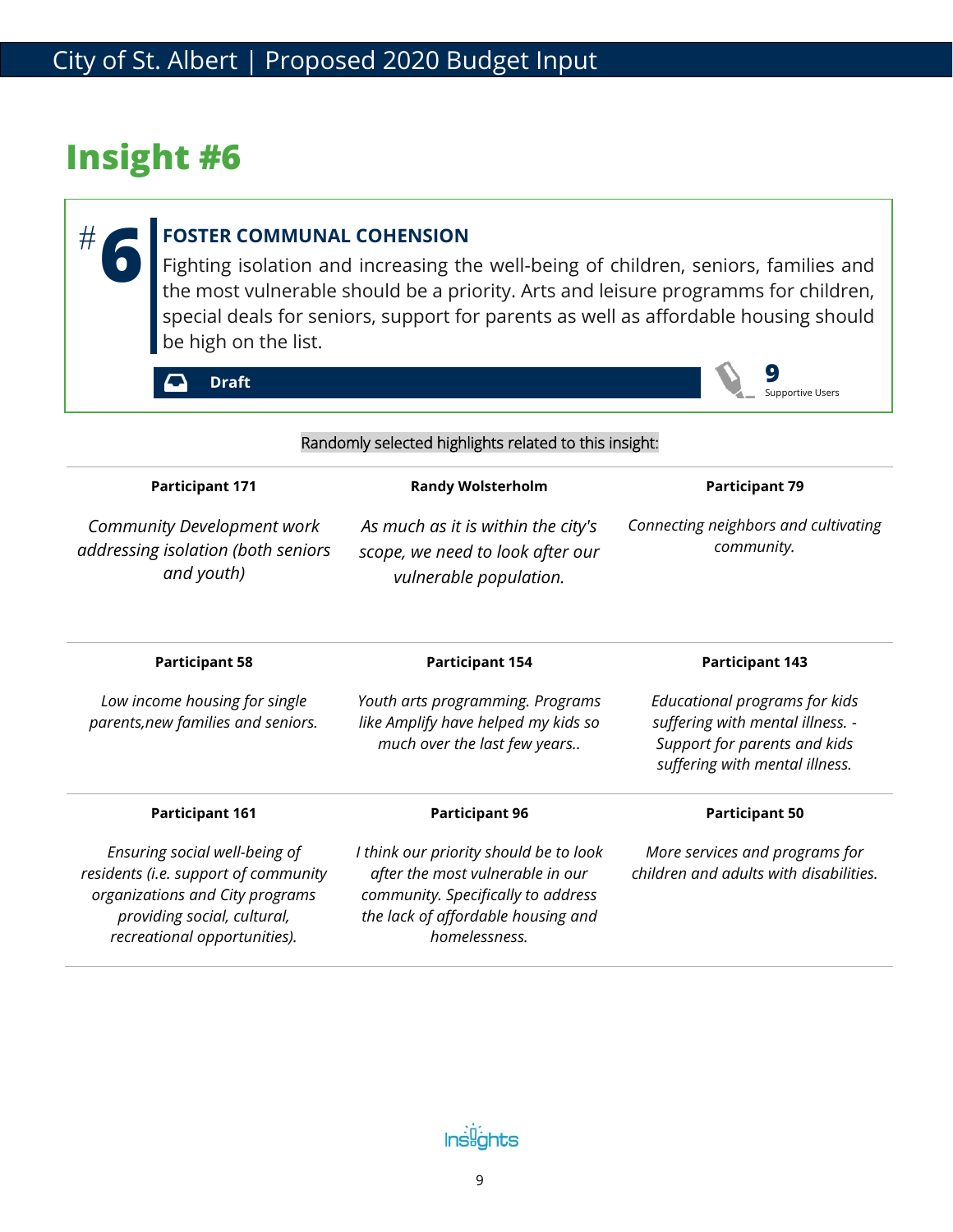#### **STRENGTHEN LOCAL ECONOMY THE CITY STRENGTHEN LOCAL ECONOMY**<br>The City should consider taking measures encouraging local business activity and restaurant life in our downtown.  $#^{\scriptscriptstyle\mathsf{I}}$ **5 Draft**  $\boldsymbol{\mathsf{C}}$ Supportive Users

| Randomly selected highlights related to this insight:                               |                                                                                                                                                                        |                                                                                                                                                                                                 |
|-------------------------------------------------------------------------------------|------------------------------------------------------------------------------------------------------------------------------------------------------------------------|-------------------------------------------------------------------------------------------------------------------------------------------------------------------------------------------------|
| <b>Participant 149</b>                                                              | <b>Participant 81</b>                                                                                                                                                  | <b>Participant 81</b>                                                                                                                                                                           |
| Tax incentives maybe for new<br>business ventures?                                  | We need more approachable and<br>appealing storefronts and<br>restaurants on main street. Why<br>should St. Albert residents have to<br>spend their money in Edmonton? | Let's make lease rates more<br>appealing to small business. We need<br>more cafes, patios, restaurants,<br>boutiques. For example the old Bruin<br>Inn on the corner, remove the metal<br>cage. |
| <b>Participant 62</b>                                                               | <b>Participant 36</b>                                                                                                                                                  | <b>Participant 95</b>                                                                                                                                                                           |
| Infrastructure to bring businesses<br>and new revenue should be top of the<br>list. | Investment/business attraction,<br>business retention, tourism business<br>development, business park<br>development                                                   | local business                                                                                                                                                                                  |

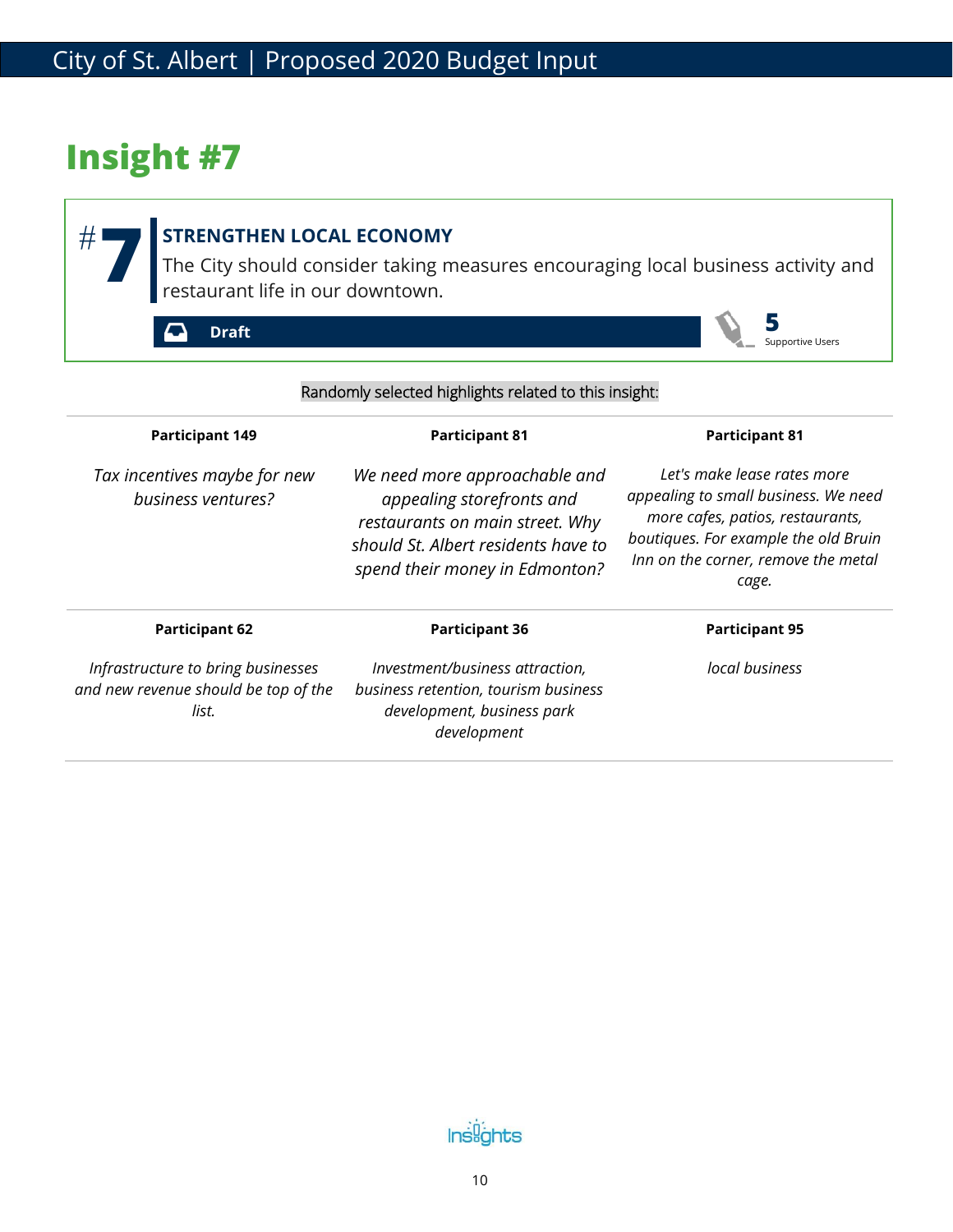**8**

#

### **ST. ALBERT, A GREEN CITY**

The city could focus on some green initiatives advancing environmental protection and energy efficiency. Creating community gardens across the city and planting more trees can improve the attractiveness of public spaces.

**Draft**

Supportive Users

**3**

#### Randomly selected highlights related to this insight:

#### **Participant 175**

#### **Participant 159**

*1.Planting more trees. 2. Community garden on every block.*

*Environment protection, alternative energy projects, energy efficiency*

*I think the city should concentrate more on green initiatives in 2020. I am really pleased we got rid of plastic bags for leaf clearance, but I would like to see things like solar panel rebate to encourage more renewables.* 

**Participant 40**